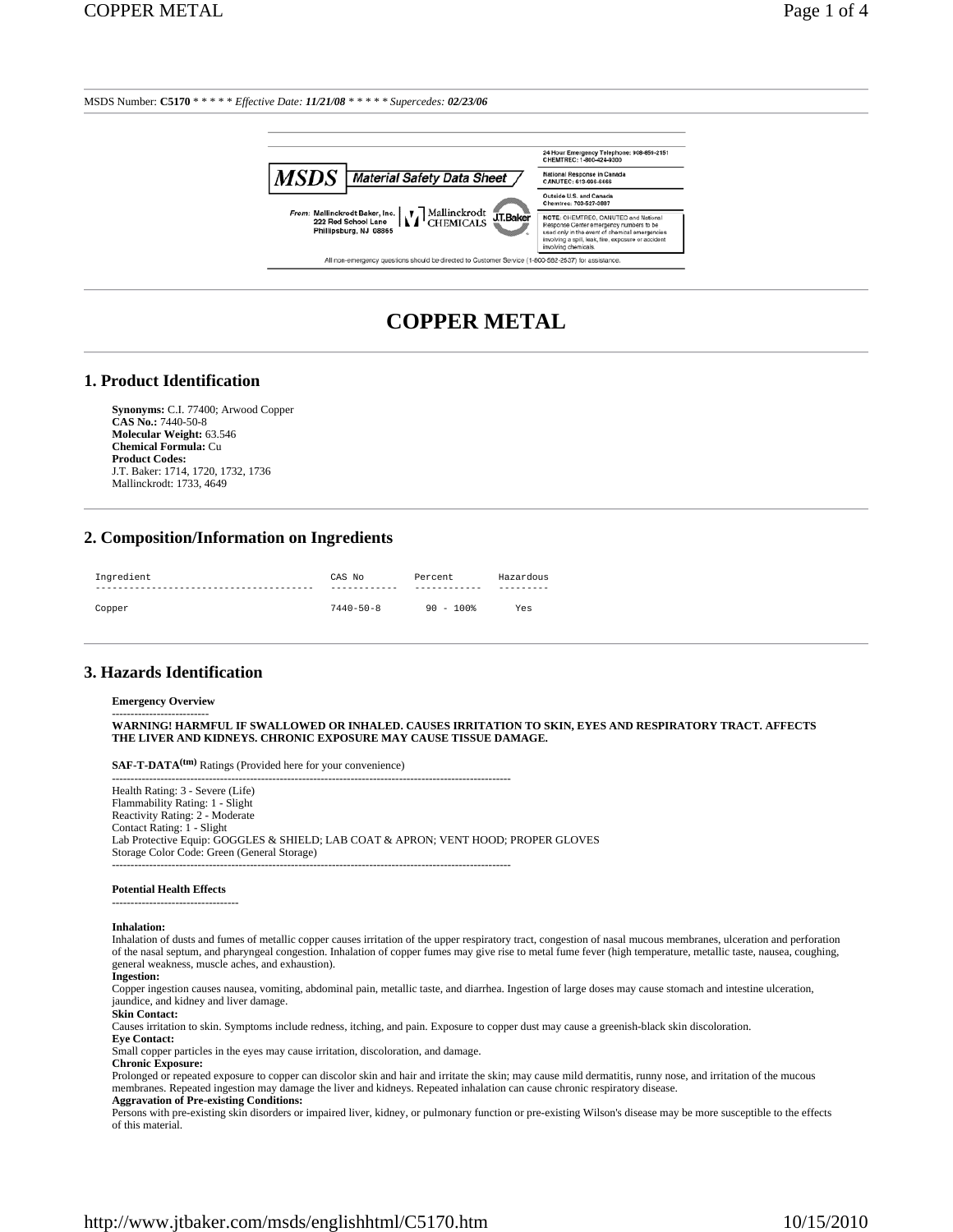# **4. First Aid Measures**

**Inhalation:**

Remove to fresh air. If not breathing, give artificial respiration. If breathing is difficult, give oxygen. Get medical attention. **Ingestion:**

Induce vomiting immediately as directed by medical personnel. Never give anything by mouth to an unconscious person.

**Skin Contact:** Immediately flush skin with plenty of soap and water for at least 15 minutes. Remove contaminated clothing and shoes. Get medical attention. Wash clothing before reuse. Thoroughly clean shoes before reuse.

**Eye Contact:**

Immediately flush eyes with plenty of water for at least 15 minutes, lifting lower and upper eyelids occasionally. Get medical attention immediately.

### **5. Fire Fighting Measures**

**Fire:**

Not considered to be a fire hazard since the bulk solid does not burn, but very finely divided particles (ultra-fine powder) may burn in air.

**Explosion:**

Not considered to be an explosion hazard. Reactions with incompatibles may pose an explosion hazard. Liquid copper explodes on contact with water. High concentrations of finely divided copper particles in the air may present an explosion hazard.

**Fire Extinguishing Media:**

Use any means suitable for extinguishing surrounding fire.

**Special Information:**

In the event of a fire, wear full protective clothing and NIOSH-approved self-contained breathing apparatus with full facepiece operated in the pressure demand or other positive pressure mode.

#### **6. Accidental Release Measures**

Ventilate area of leak or spill. Wear appropriate personal protective equipment as specified in Section 8. Spills: Sweep up and containerize for reclamation or disposal. Vacuuming or wet sweeping may be used to avoid dust dispersal. US Regulations (CERCLA) require reporting spills and releases to soil, water and air in excess of reportable quantities. The toll free number for the US Coast Guard National Response Center is (800) 424-8802.

### **7. Handling and Storage**

Keep in a tightly closed container, stored in a cool, dry, ventilated area. Protect against physical damage. Avoid exposure to air and moisture. Isolate from incompatible substances. Containers of this material may be hazardous when empty since they retain product residues (dust, solids); observe all warnings and precautions listed for the product.

### **8. Exposure Controls/Personal Protection**

#### **Airborne Exposure Limits:**

Copper Dust and Mists, as Cu: - OSHA Permissible Exposure Limit (PEL) - 1 mg/m3 (TWA) - ACGIH Threshold Limit Value (TLV) - 1 mg/m3 (TWA) Copper Fume: - OSHA Permissible Exposure Limit (PEL) - 0.1 mg/m3 (TWA) - ACGIH Threshold Limit Value (TLV) - 0.2 mg/m3 (TWA) **Ventilation System:** A system of local and/or general exhaust is recommended to keep employee exposures below the Airborne Exposure Limits. Local exhaust ventilation is generally preferred because it can control the emissions of the contaminant at its source, preventing dispersion of it into the general work area. Please refer to the ACGIH document, *Industrial Ventilation, A Manual of Recommended Practices*, most recent edition, for details. **Personal Respirators (NIOSH Approved):** If the exposure limit is exceeded and engineering controls are not feasible, a full facepiece particulate respirator (NIOSH type N100 filters) may be worn for up to 50 times the exposure limit or the maximum use concentration specified by the appropriate regulatory agency or respirator supplier, whichever is lowest. If oil particles (e.g. lubricants, cutting fluids. glycerine, etc.) are present, use a NIOSH type R or P filter. For emergencies or instances where the exposure levels are<br>not known, use a full-facepiece positive-pressure, air-su atmospheres. **Skin Protection:** Wear impervious protective clothing, including boots, gloves, lab coat, apron or coveralls, as appropriate, to prevent skin contact. **Eye Protection:**

Use chemical safety goggles and/or full face shield where dusting or splashing of solutions is possible. Maintain eye wash fountain and quick-drench facilities in work area.

### **9. Physical and Chemical Properties**

**Appearance:**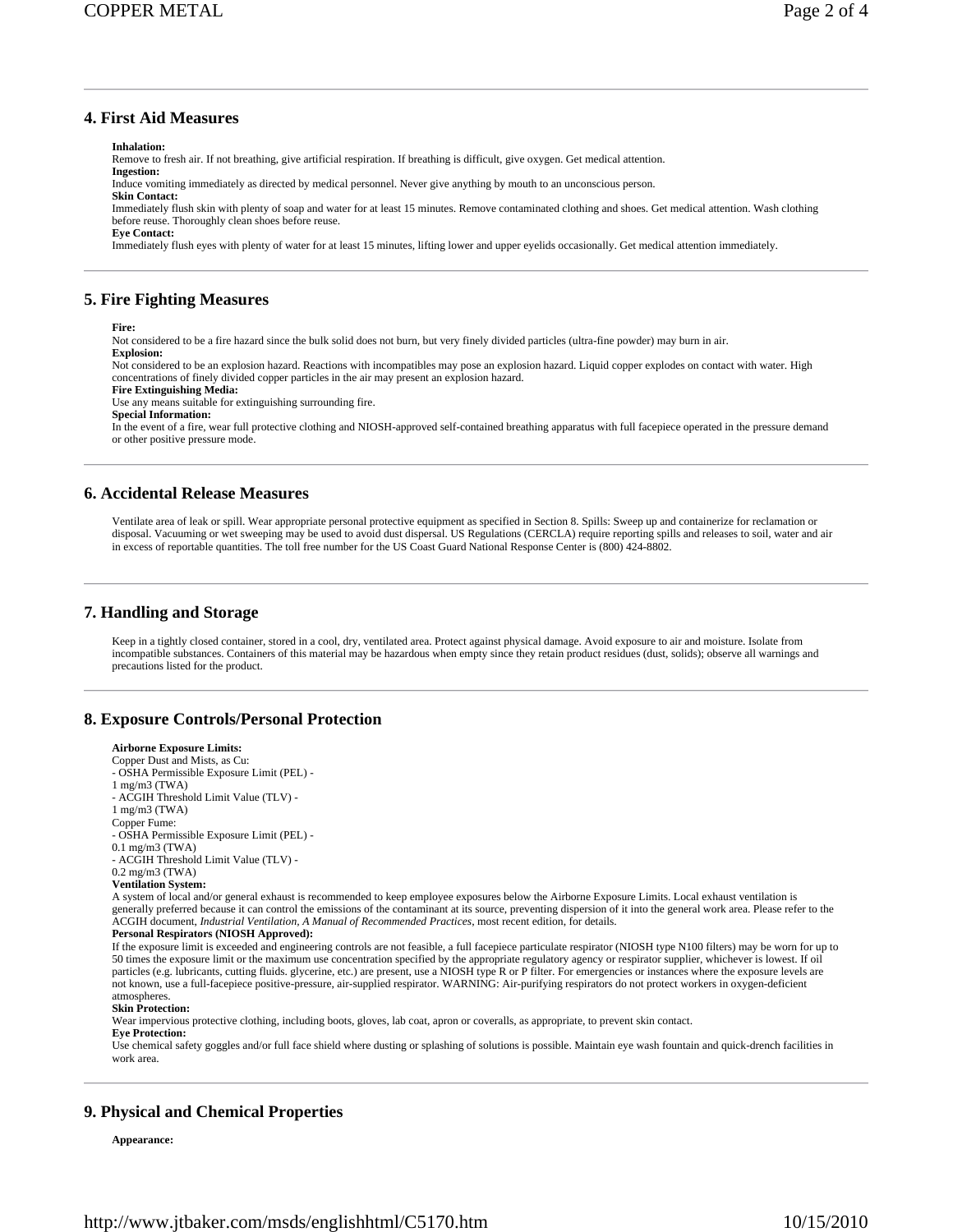**Odor: Odorless Solubility:** Insoluble in water. **Density:** 8.94 **pH:**

- Reddish, metallic solid. No information found.
- **% Volatiles by volume @ 21C (70F):**  $\theta$ **Boiling Point:** 2595C (4703F) **Melting Point:** 1083C (1981F) **Vapor Density (Air=1):** Not applicable. **Vapor Pressure (mm Hg):** 1 @ 1628C (2962F) **Evaporation Rate (BuAc=1):** No information found.

# **10. Stability and Reactivity**

#### **Stability:**

Stable under ordinary conditions of use and storage. Copper becomes dull when exposed to air; on exposure to moist air it gradually converts to the carbonate. On long standing, a white, highly explosive peroxide deposit may form. **Hazardous Decomposition Products:** No information found. **Hazardous Polymerization:** Will not occur. **Incompatibilities:** Copper is incompatible with oxidizers, alkalis, acetylene, chlorine plus oxygen difluoride, phosphorus, nitric acid, potassium peroxide, 1-bromo-2-propyne, sulfur plus chlorates. Reacts violently with ammonium nitrate, bromates, iodates, chlorates, ethylene oxide, hydrozoic acid, potassium oxide, dimethyl sulfoxide plus trichloroacetic acid, hydrogen peroxide, sodium peroxide, sodium azide, sulfuric acid, hydrogen sulfide plus air, and lead azide. A potentially explosive reaction occurs with actylenic compounds. Copper ignites on contact with chlorine, fluorine (above 121C), chlorine trifluoride, and hydrazinum nitrate (above 70C). An incandescent reaction occurs with potassium dioxide.

**Conditions to Avoid:**

Incompatibles and prolonged exposure to air and moisture.

### **11. Toxicological Information**

No LD50/LC50 information found relating to normal routes of occupational exposure. Investigated as a tumorigen and a reproductive effector.

| --------\Cancer Lists\--------<br>------------ |       |                      |               |  |  |  |  |
|------------------------------------------------|-------|----------------------|---------------|--|--|--|--|
|                                                |       | ---NTP Carcinogen--- |               |  |  |  |  |
| Ingredient                                     | Known | Anticipated          | IARC Category |  |  |  |  |
|                                                |       |                      |               |  |  |  |  |
| Copper (7440-50-8)                             | NΩ    | NΩ                   | None          |  |  |  |  |

### **12. Ecological Information**

**Environmental Fate:** No information found. **Environmental Toxicity:** No information found.

### **13. Disposal Considerations**

Whatever cannot be saved for recovery or recycling should be managed in an appropriate and approved waste disposal facility. Processing, use or contamination of this product may change the waste management options. State and local disposal regulations may differ from federal disposal regulations. Dispose of container and unused contents in accordance with federal, state and local requirements.

## **14. Transport Information**

Not regulated.

#### **15. Regulatory Information**